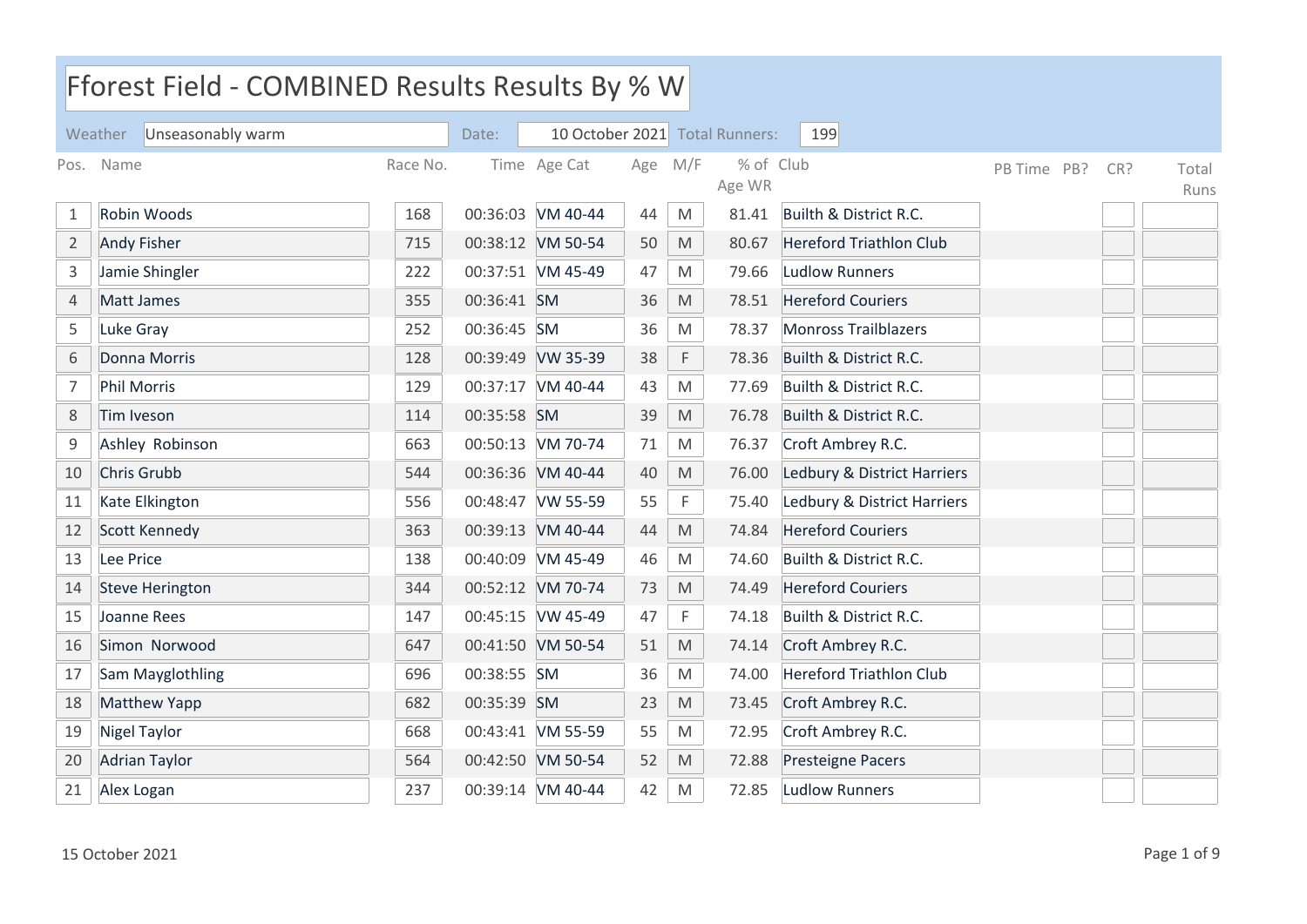| Pos. | Name                   | Race No.       |             | Time Age Cat      |    | Age M/F                                                                                                    | % of Club |                                | PB Time PB? | CR? | Total |
|------|------------------------|----------------|-------------|-------------------|----|------------------------------------------------------------------------------------------------------------|-----------|--------------------------------|-------------|-----|-------|
|      |                        |                |             |                   |    |                                                                                                            | Age WR    |                                |             |     | Runs  |
| 22   | Gary Gunner            | 618            |             | 00:54:14 VM 75-79 | 75 | M                                                                                                          | 72.68     | Croft Ambrey R.C.              |             |     |       |
| 23   | Sam Butler             | 569            | 00:36:02 SM |                   | 27 | M                                                                                                          | 72.66     | <b>Presteigne Pacers</b>       |             |     |       |
| 24   | <b>Stafford Rees</b>   | 146            |             | 00:42:43 VM 50-54 | 51 | M                                                                                                          | 72.61     | Builth & District R.C.         |             |     |       |
| 25   | Guy Whitmarsh          | 674            |             | 00:56:19 VM 75-79 | 77 | M                                                                                                          | 72.30     | Croft Ambrey R.C.              |             |     |       |
| 26   | Lorna Shaw             | 60             |             | 00:53:40 VW 60-64 | 61 | $\mathsf F$                                                                                                | 72.14     | <b>Wye Valley Runners</b>      |             |     |       |
| 27   | <b>Gareth Leek</b>     | 633            | 00:36:35 SM |                   | 31 | M                                                                                                          | 71.57     | Croft Ambrey R.C.              |             |     |       |
| 28   | lan Price              | 660            |             | 00:54:20 VM 70-74 | 73 | M                                                                                                          | 71.56     | Croft Ambrey R.C.              |             |     |       |
| 29   | <b>Martin Carter</b>   | 296            |             | 00:45:05 VM 55-59 | 56 | M                                                                                                          | 71.46     | <b>Hereford Couriers</b>       |             |     |       |
| 30   | <b>Steve Goodridge</b> | 492            |             | 00:46:59 VM 55-59 | 59 | ${\sf M}$                                                                                                  | 70.88     | <b>Hay Hotfooters</b>          |             |     |       |
| 31   | <b>Gunvor Troelsen</b> | 161            |             | 00:52:39 VW 55-59 | 57 | $\mathsf F$                                                                                                | 70.75     | Builth & District R.C.         |             |     |       |
| 32   | Chris Law              | 542            |             | 00:45:36 VM 55-59 | 56 | $\mathsf{M}% _{T}=\mathsf{M}_{T}\!\left( a,b\right) ,\ \mathsf{M}_{T}=\mathsf{M}_{T}\!\left( a,b\right) ,$ | 70.65     | Ledbury & District Harriers    |             |     |       |
| 33   | <b>Tina Cartwright</b> | 187            |             | 00:58:37 VW 60-64 | 64 | $\mathsf F$                                                                                                | 69.83     | <b>Ludlow Runners</b>          |             |     |       |
| 34   | <b>Mike Shaw</b>       | 698            |             | 00:54:33 VM 70-74 | 70 | $\mathsf{M}% _{T}=\mathsf{M}_{T}\!\left( a,b\right) ,\ \mathsf{M}_{T}=\mathsf{M}_{T}\!\left( a,b\right) ,$ | 69.78     | <b>Hereford Triathlon Club</b> |             |     |       |
| 35   | Owen Cooper            | 88             |             | 00:55:59 VM 70-74 | 73 | M                                                                                                          | 69.46     | Builth & District R.C.         |             |     |       |
| 36   | <b>Richard Bevan</b>   | 243            |             | 00:43:29 VM 45-49 | 47 | M                                                                                                          | 69.34     | <b>Monross Trailblazers</b>    |             |     |       |
| 37   | <b>Sue Powell</b>      | 655            |             | 00:54:31 VW 55-59 | 59 | F                                                                                                          | 69.18     | Croft Ambrey R.C.              |             |     |       |
| 38   | <b>Eric Apperley</b>   | 594            | 00:37:54 SM |                   | 26 | $\mathsf{M}% _{T}=\mathsf{M}_{T}\!\left( a,b\right) ,\ \mathsf{M}_{T}=\mathsf{M}_{T}\!\left( a,b\right) ,$ | 69.09     | Croft Ambrey R.C.              |             |     |       |
| 39   | Laura Tootell          | 65             |             | 00:47:10 VW 45-49 | 45 | F                                                                                                          | 69.05     | <b>Wye Valley Runners</b>      |             |     |       |
| 40   | Luke Mason             | 378            | 00:37:59 SM |                   | 34 | $\mathsf{M}% _{T}=\mathsf{M}_{T}\!\left( a,b\right) ,\ \mathsf{M}_{T}=\mathsf{M}_{T}\!\left( a,b\right) ,$ | 68.93     | <b>Hereford Couriers</b>       |             |     |       |
| 41   | Mark Dunn              | 29             |             | 00:47:19 VM 55-59 | 57 | M                                                                                                          | 68.83     | <b>Wye Valley Runners</b>      |             |     |       |
| 42   | Peter Bowen            | $\overline{4}$ |             | 00:49:06 VM 60-64 | 60 | ${\sf M}$                                                                                                  | 68.53     | <b>Wye Valley Runners</b>      |             |     |       |
| 43   | Luke Rudd              | 416            | 00:38:18 SM |                   | 24 | ${\sf M}$                                                                                                  | 68.36     | <b>Hereford Couriers</b>       |             |     |       |
| 44   | <b>Emma Matthews</b>   | 125            |             | 00:45:20 VW 35-39 | 36 | $\mathsf F$                                                                                                | 68.35     | Builth & District R.C.         |             |     |       |
| 45   | <b>Sharon Collins</b>  | 482            |             | 00:54:37 VW 55-59 | 57 | $\mathsf F$                                                                                                | 68.20     | <b>Hay Hotfooters</b>          |             |     |       |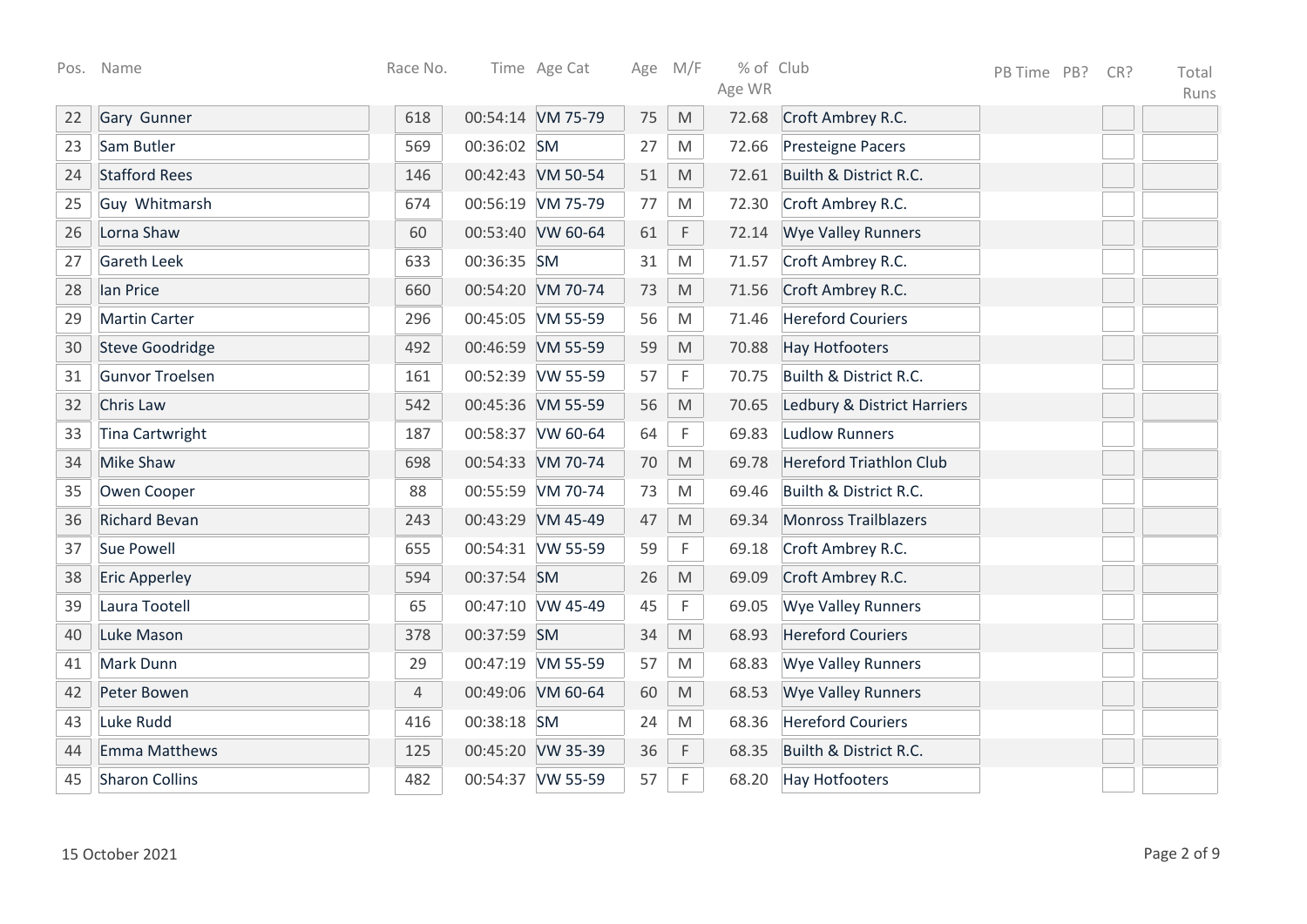| Pos. | Name                       | Race No. |                 | Time Age Cat      |    | Age M/F                                                                                                    | % of Club |                                | PB Time PB? | CR? | Total |
|------|----------------------------|----------|-----------------|-------------------|----|------------------------------------------------------------------------------------------------------------|-----------|--------------------------------|-------------|-----|-------|
|      |                            |          |                 |                   |    |                                                                                                            | Age WR    |                                |             |     | Runs  |
| 46   | Haydn O'Reilly             | 134      |                 | 00:42:37 VM 40-44 | 43 | M                                                                                                          | 67.97     | Builth & District R.C.         |             |     |       |
| 47   | <b>Andrew Stephens</b>     | 264      |                 | 00:44:25 VM 45-49 | 47 | M                                                                                                          | 67.88     | <b>Monross Trailblazers</b>    |             |     |       |
| 48   | <b>Clare Mallender</b>     | 375      |                 | 00:47:38 VW 40-44 | 44 | F                                                                                                          | 67.84     | <b>Hereford Couriers</b>       |             |     |       |
| 49   | <b>IAN CHUBB</b>           | 188      |                 | 00:46:07 VM 50-54 | 52 | M                                                                                                          | 67.69     | <b>Ludlow Runners</b>          |             |     |       |
| 50   | Paul Mammatt               | 704      |                 | 00:46:36 VM 50-54 | 53 | $\mathsf{M}% _{T}=\mathsf{M}_{T}\!\left( a,b\right) ,\ \mathsf{M}_{T}=\mathsf{M}_{T}\!\left( a,b\right) ,$ | 67.45     | <b>Hereford Triathlon Club</b> |             |     |       |
| 51   | Jo Marriott                | 639      |                 | 00:53:37 VW 50-54 | 53 | $\mathsf F$                                                                                                | 67.36     | Croft Ambrey R.C.              |             |     |       |
| 52   | James Morgan               | 694      |                 | 00:41:19 VM 40-44 | 40 | M                                                                                                          | 67.33     | <b>Hereford Triathlon Club</b> |             |     |       |
| 53   | <b>Paddy Nugent</b>        | 51       |                 | 00:50:00 VM 60-64 | 60 | M                                                                                                          | 67.30     | <b>Wye Valley Runners</b>      |             |     |       |
| 54   | John Parry                 | 171      |                 | 00:53:44 VM 65-69 | 67 | $\mathsf{M}% _{T}=\mathsf{M}_{T}\!\left( a,b\right) ,\ \mathsf{M}_{T}=\mathsf{M}_{T}\!\left( a,b\right) ,$ | 67.06     | Builth & District R.C.         |             |     |       |
| 55   | Sue Wood                   | 680      |                 | 01:02:10 VW 65-69 | 65 | F                                                                                                          | 67.05     | Croft Ambrey R.C.              |             |     |       |
| 56   | <b>Rob Connell</b>         | 306      |                 | 00:50:33 VM 60-64 | 61 | M                                                                                                          | 67.00     | <b>Hereford Couriers</b>       |             |     |       |
| 57   | <b>Ben Skinner</b>         | 425      | 00:43:02 SM     |                   | 36 | M                                                                                                          | 66.92     | <b>Hereford Couriers</b>       |             |     |       |
| 58   | <b>Michael Hodges</b>      | 173      |                 | 00:52:55 VM 65-69 | 66 | M                                                                                                          | 66.83     | Builth & District R.C.         |             |     |       |
| 59   | Stephen Hambridge          | 107      |                 | 00:42:47 VM 40-44 | 42 | M                                                                                                          | 66.81     | Builth & District R.C.         |             |     |       |
| 60   | <b>Chris Smart</b>         | 426      |                 | 00:48:14 VM 55-59 | 56 | $\mathsf{M}% _{T}=\mathsf{M}_{T}\!\left( a,b\right) ,\ \mathsf{M}_{T}=\mathsf{M}_{T}\!\left( a,b\right) ,$ | 66.79     | <b>Hereford Couriers</b>       |             |     |       |
| 61   | Peter Cartwright           | 186      |                 | 00:51:57 VM 65-69 | 65 | M                                                                                                          | 66.79     | <b>Ludlow Runners</b>          |             |     |       |
| 62   | Andy Ware                  | 693      |                 | 00:47:28 VM 50-54 | 54 | $\mathsf{M}% _{T}=\mathsf{M}_{T}\!\left( a,b\right) ,\ \mathsf{M}_{T}=\mathsf{M}_{T}\!\left( a,b\right) ,$ | 66.68     | <b>Hereford Triathlon Club</b> |             |     |       |
| 63   | Jasper Robinson            | 664      | 00:39:18 SM     |                   | 20 | M                                                                                                          | 66.62     | Croft Ambrey R.C.              |             |     |       |
| 64   | <b>Sue Bissell</b>         | 734      |                 | 00:57:04 VW 60-64 | 60 | F                                                                                                          | 66.53     | <b>Hereford Triathlon Club</b> |             |     |       |
| 65   | <b>Daniel Pavitt</b>       | 215      |                 | 00:48:31 VM 55-59 | 56 | M                                                                                                          | 66.40     | <b>Ludlow Runners</b>          |             |     |       |
| 66   | <b>Christopher Harness</b> | 253      |                 | 00:44:13 VM 40-44 | 44 | $\mathsf{M}% _{T}=\mathsf{M}_{T}\!\left( a,b\right) ,\ \mathsf{M}_{T}=\mathsf{M}_{T}\!\left( a,b\right) ,$ | 66.38     | <b>Monross Trailblazers</b>    |             |     |       |
| 67   | <b>Addy Carter</b>         | 297      | 00:46:00 JW U20 |                   | 19 | F                                                                                                          | 66.16     | <b>Hereford Couriers</b>       |             |     |       |
| 68   | Jenny Papworth             | 740      |                 | 00:54:06 VW 50-54 | 52 | $\mathsf F$                                                                                                | 66.14     | <b>Hereford Triathlon Club</b> |             |     |       |
| 69   | <b>Grant Womack</b>        | 678      |                 | 00:42:04 VM 40-44 | 40 | M                                                                                                          | 66.13     | Croft Ambrey R.C.              |             |     |       |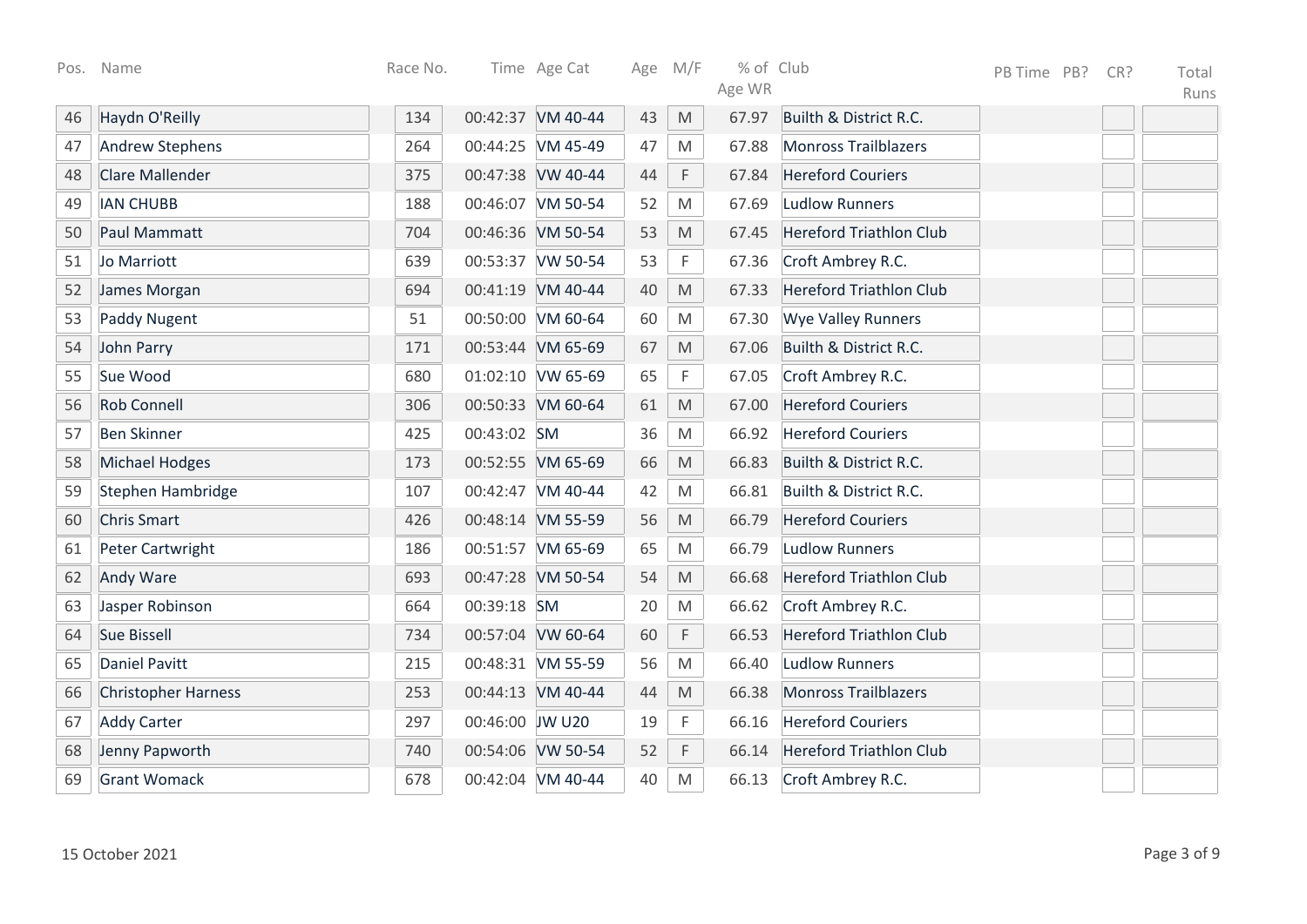|    | Pos. Name              | Race No. |                 | Time Age Cat      | Age M/F |                                                                                                            | % of Club |                                | PB Time PB? | CR? | Total |
|----|------------------------|----------|-----------------|-------------------|---------|------------------------------------------------------------------------------------------------------------|-----------|--------------------------------|-------------|-----|-------|
|    |                        |          |                 |                   |         |                                                                                                            | Age WR    |                                |             |     | Runs  |
| 70 | <b>Ross Cameron</b>    | 292      | 00:39:37 SM     |                   | 22      | M                                                                                                          | 66.09     | <b>Hereford Couriers</b>       |             |     |       |
| 71 | Jenny Farrow           | 102      |                 | 00:49:31 VW 45-49 | 45      | F                                                                                                          | 65.77     | Builth & District R.C.         |             |     |       |
| 72 | Sara Lake              | 500      |                 | 00:54:00 VW 50-54 | 51      | $\mathsf F$                                                                                                | 65.62     | <b>Hay Hotfooters</b>          |             |     |       |
| 73 | David Millichap        | 640      |                 | 00:47:36 VM 50-54 | 52      | M                                                                                                          | 65.58     | Croft Ambrey R.C.              |             |     |       |
| 74 | Clive Richardson       | 221      |                 | 00:53:07 VM 65-69 | 65      | $\mathsf{M}% _{T}=\mathsf{M}_{T}\!\left( a,b\right) ,\ \mathsf{M}_{T}=\mathsf{M}_{T}\!\left( a,b\right) ,$ | 65.33     | <b>Ludlow Runners</b>          |             |     |       |
| 75 | <b>Eleanor Walczak</b> | 521      | 00:44:54 SW     |                   | 32      | $\mathsf F$                                                                                                | 65.22     | <b>Hay Hotfooters</b>          |             |     |       |
| 76 | <b>Kelly Bowen</b>     | 596      |                 | 00:47:37 VW 35-39 | 36      | $\mathsf F$                                                                                                | 65.07     | Croft Ambrey R.C.              |             |     |       |
| 77 | Owen Graham            | 337      | 00:40:15 SM     |                   | 26      | $\mathsf{M}% _{T}=\mathsf{M}_{T}\!\left( a,b\right) ,\ \mathsf{M}_{T}=\mathsf{M}_{T}\!\left( a,b\right) ,$ | 65.05     | <b>Hereford Couriers</b>       |             |     |       |
| 78 | <b>Ryan Lawrence</b>   | 369      | 00:40:18 SM     |                   | 30      | M                                                                                                          | 64.97     | <b>Hereford Couriers</b>       |             |     |       |
| 79 | James Fletcher         | 248      |                 | 00:49:09 VM 55-59 | 55      | ${\sf M}$                                                                                                  | 64.84     | <b>Monross Trailblazers</b>    |             |     |       |
| 80 | Charlotte Broadhurst   | 597      | 00:48:14 JW U20 |                   | 17      | F                                                                                                          | 64.65     | Croft Ambrey R.C.              |             |     |       |
| 81 | David Sutherland       | 158      |                 | 00:53:25 VM 60-64 | 64      | M                                                                                                          | 64.56     | Builth & District R.C.         |             |     |       |
| 82 | Sahrah Wilding         | 576      |                 | 00:56:29 VW 50-54 | 54      | $\mathsf F$                                                                                                | 64.53     | Presteigne Pacers              |             |     |       |
| 83 | Don Lovejoy            | 206      |                 | 00:57:58 VM 65-69 | 69      | M                                                                                                          | 64.49     | <b>Ludlow Runners</b>          |             |     |       |
| 84 | <b>Andy Taylor</b>     | 691      |                 | 00:47:28 VM 45-49 | 49      | M                                                                                                          | 64.47     | <b>Hereford Triathlon Club</b> |             |     |       |
| 85 | <b>Kevin Dunster</b>   | 531      |                 | 00:51:48 VM 55-59 | 59      | ${\sf M}$                                                                                                  | 64.29     | <b>Hay Hotfooters</b>          |             |     |       |
| 86 | Alex Tootell           | 723      |                 | 00:47:13 VM 45-49 | 47      | $\mathsf{M}% _{T}=\mathsf{M}_{T}\!\left( a,b\right) ,\ \mathsf{M}_{T}=\mathsf{M}_{T}\!\left( a,b\right) ,$ | 63.85     | <b>Hereford Triathlon Club</b> |             |     |       |
| 87 | <b>Steph Main</b>      | 637      |                 | 00:54:09 VW 45-49 | 49      | $\mathsf F$                                                                                                | 63.84     | Croft Ambrey R.C.              |             |     |       |
| 88 | Ryan Knight            | 366      | 00:41:02 SM     |                   | 27      | $\mathsf{M}% _{T}=\mathsf{M}_{T}\!\left( a,b\right) ,\ \mathsf{M}_{T}=\mathsf{M}_{T}\!\left( a,b\right) ,$ | 63.81     | <b>Hereford Couriers</b>       |             |     |       |
| 89 | Liz Davies-Ward        | 738      |                 | 00:58:46 VW 55-59 | 58      | $\mathsf F$                                                                                                | 63.78     | <b>Hereford Triathlon Club</b> |             |     |       |
| 90 | Nicola Emerson         | 739      |                 | 00:51:04 VW 45-49 | 45      | F                                                                                                          | 63.77     | <b>Hereford Triathlon Club</b> |             |     |       |
| 91 | <b>Roland Preece</b>   | 658      |                 | 00:50:04 VM 55-59 | 55      | ${\sf M}$                                                                                                  | 63.65     | Croft Ambrey R.C.              |             |     |       |
| 92 | Dave Barrett           | 595      |                 | 00:49:52 VM 50-54 | 54      | M                                                                                                          | 63.47     | Croft Ambrey R.C.              |             |     |       |
| 93 | <b>Sue Richards</b>    | 511      |                 | 01:05:41 VW 65-69 | 65      | F                                                                                                          | 63.46     | <b>Hay Hotfooters</b>          |             |     |       |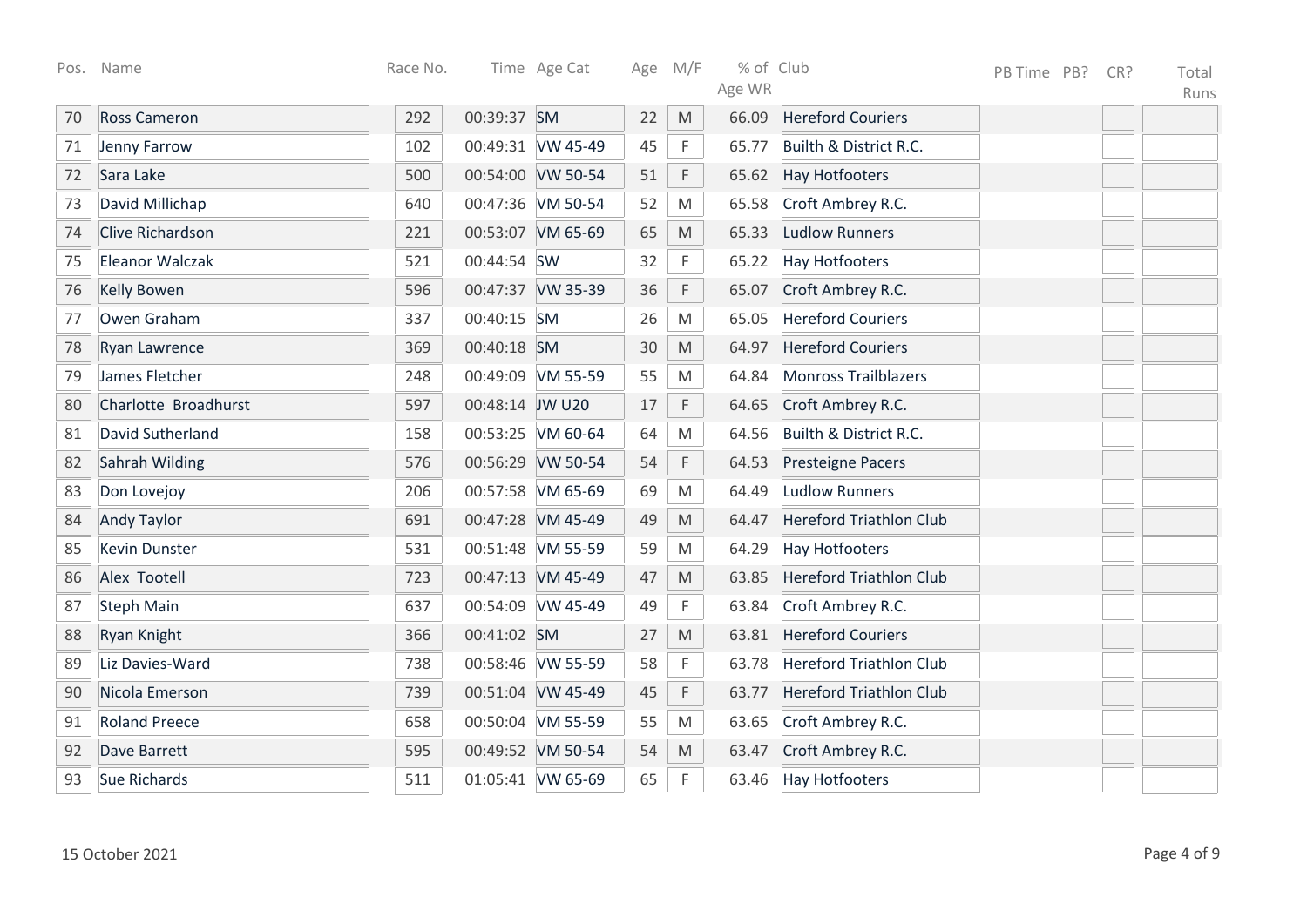| Pos. | Name                  | Race No. |                 | Time Age Cat      | Age M/F |                                                                                                            | % of Club |                                | PB Time PB? | CR? | Total |
|------|-----------------------|----------|-----------------|-------------------|---------|------------------------------------------------------------------------------------------------------------|-----------|--------------------------------|-------------|-----|-------|
|      |                       |          |                 |                   |         |                                                                                                            | Age WR    |                                |             |     | Runs  |
| 94   | Gavin Jones           | 256      | 00:41:21 SM     |                   | 29      | M                                                                                                          | 63.32     | <b>Monross Trailblazers</b>    |             |     |       |
| 95   | <b>Michael Powell</b> | 399      |                 | 00:48:40 VM 50-54 | 50      | M                                                                                                          | 63.32     | <b>Hereford Couriers</b>       |             |     |       |
| 96   | <b>Paul Bouston</b>   | 716      |                 | 00:49:43 VM 50-54 | 53      | M                                                                                                          | 63.22     | <b>Hereford Triathlon Club</b> |             |     |       |
| 97   | Lea Wood              | 75       | 00:43:10 SM     |                   | 37      | M                                                                                                          | 63.05     | <b>Wye Valley Runners</b>      |             |     |       |
| 98   | Ange Price            | 507      |                 | 00:56:24 VW 50-54 | 51      | F                                                                                                          | 62.83     | <b>Hay Hotfooters</b>          |             |     |       |
| 99   | Colin Lancaster       | 203      |                 | 00:53:38 VM 60-64 | 60      | M                                                                                                          | 62.74     | <b>Ludlow Runners</b>          |             |     |       |
| 100  | <b>David Francis</b>  | 103      |                 | 00:49:24 VM 50-54 | 50      | M                                                                                                          | 62.38     | Builth & District R.C.         |             |     |       |
| 101  | Amy Smith             | 427      |                 | 00:50:07 VW 35-39 | 38      | F                                                                                                          | 62.25     | <b>Hereford Couriers</b>       |             |     |       |
| 102  | Sybil Marsh           | 208      |                 | 01:18:40 VW 70-74 | 74      | $\mathsf F$                                                                                                | 62.16     | <b>Ludlow Runners</b>          |             |     |       |
| 103  | <b>Ed Bullock</b>     | 6        | 00:42:14 SM     |                   | 31      | ${\sf M}$                                                                                                  | 62.00     | <b>Wye Valley Runners</b>      |             |     |       |
| 104  | Joanne Tilby          | 670      |                 | 00:50:43 VW 40-44 | 40      | $\mathsf F$                                                                                                | 61.98     | Croft Ambrey R.C.              |             |     |       |
| 105  | Samantha Harper       | 623      |                 | 00:54:29 VW 45-49 | 47      | $\mathsf F$                                                                                                | 61.61     | Croft Ambrey R.C.              |             |     |       |
| 106  | Jamie Cook            | 570      |                 | 00:54:44 VM 60-64 | 60      | M                                                                                                          | 61.48     | <b>Presteigne Pacers</b>       |             |     |       |
| 107  | <b>Stephanie King</b> | 631      |                 | 01:00:38 VW 55-59 | 57      | F                                                                                                          | 61.43     | Croft Ambrey R.C.              |             |     |       |
| 108  | Tina Lavelle          | 502      |                 | 01:06:43 VW 60-64 | 64      | F                                                                                                          | 61.35     | <b>Hay Hotfooters</b>          |             |     |       |
| 109  | George Bartlett       | 346      | 00:42:41 SM     |                   | 29      | M                                                                                                          | 61.34     | <b>Hereford Couriers</b>       |             |     |       |
| 110  | Johnny Kramer         | 525      |                 | 00:53:49 VM 55-59 | 58      | $\mathsf{M}% _{T}=\mathsf{M}_{T}\!\left( a,b\right) ,\ \mathsf{M}_{T}=\mathsf{M}_{T}\!\left( a,b\right) ,$ | 61.20     | <b>Hay Hotfooters</b>          |             |     |       |
| 111  | John Jaspers          | 356      |                 | 00:50:42 VM 50-54 | 51      | M                                                                                                          | 61.18     | <b>Hereford Couriers</b>       |             |     |       |
| 112  | <b>Mick Collins</b>   | 481      |                 | 00:52:52 VM 55-59 | 56      | M                                                                                                          | 60.94     | <b>Hay Hotfooters</b>          |             |     |       |
| 113  | Lisa Boucher          | 81       |                 | 00:51:05 VW 35-39 | 36      | $\mathsf F$                                                                                                | 60.65     | Builth & District R.C.         |             |     |       |
| 114  | James Papworth        | 710      |                 | 00:51:31 VM 50-54 | 52      | $\mathsf{M}% _{T}=\mathsf{M}_{T}\!\left( a,b\right) ,\ \mathsf{M}_{T}=\mathsf{M}_{T}\!\left( a,b\right) ,$ | 60.60     | <b>Hereford Triathlon Club</b> |             |     |       |
| 115  | <b>Kieran Merrick</b> | 383      | 00:43:16 SM     |                   | 26      | M                                                                                                          | 60.52     | <b>Hereford Couriers</b>       |             |     |       |
| 116  | Joe Collins           | 479      | 00:44:44 JM U20 |                   | 17      | $\mathsf{M}% _{T}=\mathsf{M}_{T}\!\left( a,b\right) ,\ \mathsf{M}_{T}=\mathsf{M}_{T}\!\left( a,b\right) ,$ | 60.47     | <b>Hay Hotfooters</b>          |             |     |       |
| 117  | Susannah Kirk         | 548      |                 | 00:53:31 VW 40-44 | 44      | F                                                                                                          | 60.39     | Ledbury & District Harriers    |             |     |       |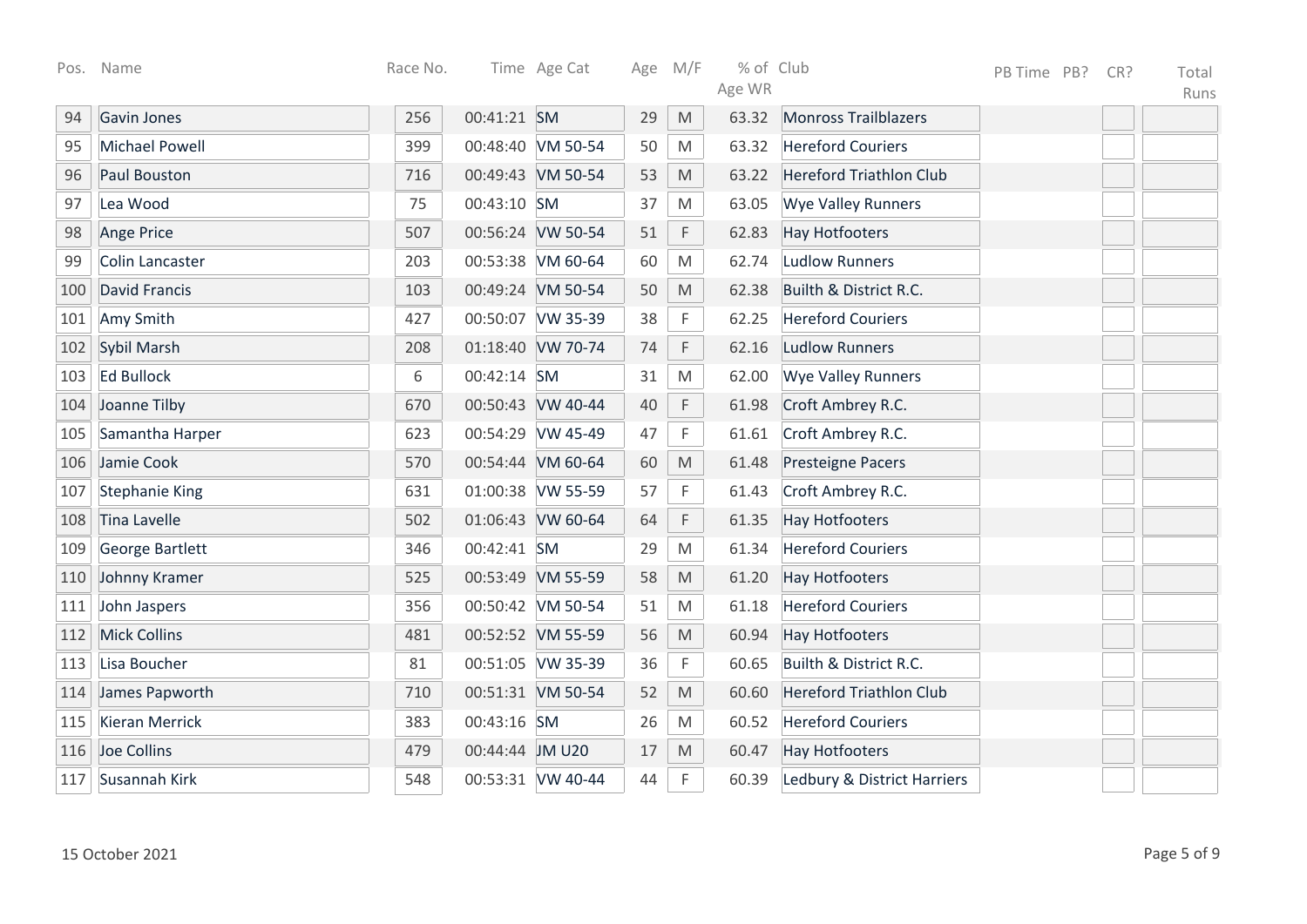| Pos. | Name                   | Race No. |             | Time Age Cat      |    | Age M/F                                                                                                    | % of Club |                                | PB Time PB? | CR? | Total |
|------|------------------------|----------|-------------|-------------------|----|------------------------------------------------------------------------------------------------------------|-----------|--------------------------------|-------------|-----|-------|
|      |                        |          |             |                   |    |                                                                                                            | Age WR    |                                |             |     | Runs  |
| 118  | Emma Stewardson        | 225      |             | 00:53:10 VW 40-44 | 43 | $\mathsf F$                                                                                                | 60.38     | <b>Ludlow Runners</b>          |             |     |       |
| 119  | Victoria Woodhall      | 458      |             | 00:54:55 VW 45-49 | 46 | F                                                                                                          | 60.21     | <b>Hereford Couriers</b>       |             |     |       |
| 120  | <b>Trudy Macklin</b>   | 736      |             | 00:56:39 VW 45-49 | 48 | F                                                                                                          | 60.14     | <b>Hereford Triathlon Club</b> |             |     |       |
| 121  | Dai Harris             | 110      | 00:45:23 SM |                   | 37 | M                                                                                                          | 59.97     | Builth & District R.C.         |             |     |       |
| 122  | <b>Kevin Barnes</b>    | 282      |             | 00:55:21 VM 55-59 | 58 | $\mathsf{M}% _{T}=\mathsf{M}_{T}\!\left( a,b\right) ,\ \mathsf{M}_{T}=\mathsf{M}_{T}\!\left( a,b\right) ,$ | 59.50     | <b>Hereford Couriers</b>       |             |     |       |
| 123  | <b>Craig Bufton</b>    | 85       | 00:46:36 SM |                   | 39 | M                                                                                                          | 59.26     | Builth & District R.C.         |             |     |       |
| 124  | Christopher Padfield   | 551      |             | 00:50:53 VM 45-49 | 47 | $\mathsf{M}% _{T}=\mathsf{M}_{T}\!\left( a,b\right) ,\ \mathsf{M}_{T}=\mathsf{M}_{T}\!\left( a,b\right) ,$ | 59.25     | Ledbury & District Harriers    |             |     |       |
| 125  | Bryan Markham          | 638      |             | 01:15:01 VM 80-84 | 81 | M                                                                                                          | 59.14     | Croft Ambrey R.C.              |             |     |       |
| 126  | Alan Harrhy            | 494      |             | 01:09:59 VM 75-79 | 78 | M                                                                                                          | 59.11     | <b>Hay Hotfooters</b>          |             |     |       |
| 127  | Laura Lelievre         | 260      | 00:49:39 SW |                   | 32 | $\mathsf F$                                                                                                | 58.98     | <b>Monross Trailblazers</b>    |             |     |       |
| 128  | Douglas Glasgow        | 572      | 00:44:33 SM |                   | 32 | $\mathsf{M}% _{T}=\mathsf{M}_{T}\!\left( a,b\right) ,\ \mathsf{M}_{T}=\mathsf{M}_{T}\!\left( a,b\right) ,$ | 58.77     | Presteigne Pacers              |             |     |       |
| 129  | <b>Tony Stanley</b>    | 224      |             | 00:58:28 VM 60-64 | 63 | M                                                                                                          | 58.64     | <b>Ludlow Runners</b>          |             |     |       |
| 130  | Paul Parker            | 213      |             | 00:52:15 VM 45-49 | 49 | M                                                                                                          | 58.56     | <b>Ludlow Runners</b>          |             |     |       |
| 131  | <b>Kate Morris</b>     | 388      |             | 00:53:46 VW 40-44 | 40 | F                                                                                                          | 58.46     | <b>Hereford Couriers</b>       |             |     |       |
| 132  | <b>Peter Summers</b>   | 532      | 00:45:57 SM |                   | 35 | M                                                                                                          | 58.43     | <b>Hay Hotfooters</b>          |             |     |       |
| 133  | <b>Richard Bullass</b> | 172      | 00:44:59 SM |                   | 27 | M                                                                                                          | 58.21     | Builth & District R.C.         |             |     |       |
| 134  | <b>Ellie Smithers</b>  | 429      | 00:50:22 SW |                   | 25 | $\mathsf F$                                                                                                | 58.14     | <b>Hereford Couriers</b>       |             |     |       |
| 135  | Alison Benwell         | 180      |             | 01:04:28 VW 55-59 | 58 | F                                                                                                          | 58.14     | <b>Ludlow Runners</b>          |             |     |       |
| 136  | George Ware            | 448      | 00:45:09 SM |                   | 24 | $\mathsf{M}% _{T}=\mathsf{M}_{T}\!\left( a,b\right) ,\ \mathsf{M}_{T}=\mathsf{M}_{T}\!\left( a,b\right) ,$ | 57.99     | <b>Hereford Couriers</b>       |             |     |       |
| 137  | Harry Woodhouse        | 459      | 00:45:13 SM |                   | 20 | M                                                                                                          | 57.91     | <b>Hereford Couriers</b>       |             |     |       |
| 138  | Kate Jones             | 120      | 00:50:50 SW |                   | 28 | F                                                                                                          | 57.61     | Builth & District R.C.         |             |     |       |
| 139  | <b>Thea Preece</b>     | 659      | 00:51:06 SW |                   | 24 | F                                                                                                          | 57.31     | Croft Ambrey R.C.              |             |     |       |
| 140  | Jonathan Sims          | 174      | 00:45:46 SM |                   | 33 | ${\sf M}$                                                                                                  | 57.21     | Builth & District R.C.         |             |     |       |
| 141  | <b>Robert Price</b>    | 142      |             | 00:53:29 VM 45-49 | 49 | M                                                                                                          | 57.21     | Builth & District R.C.         |             |     |       |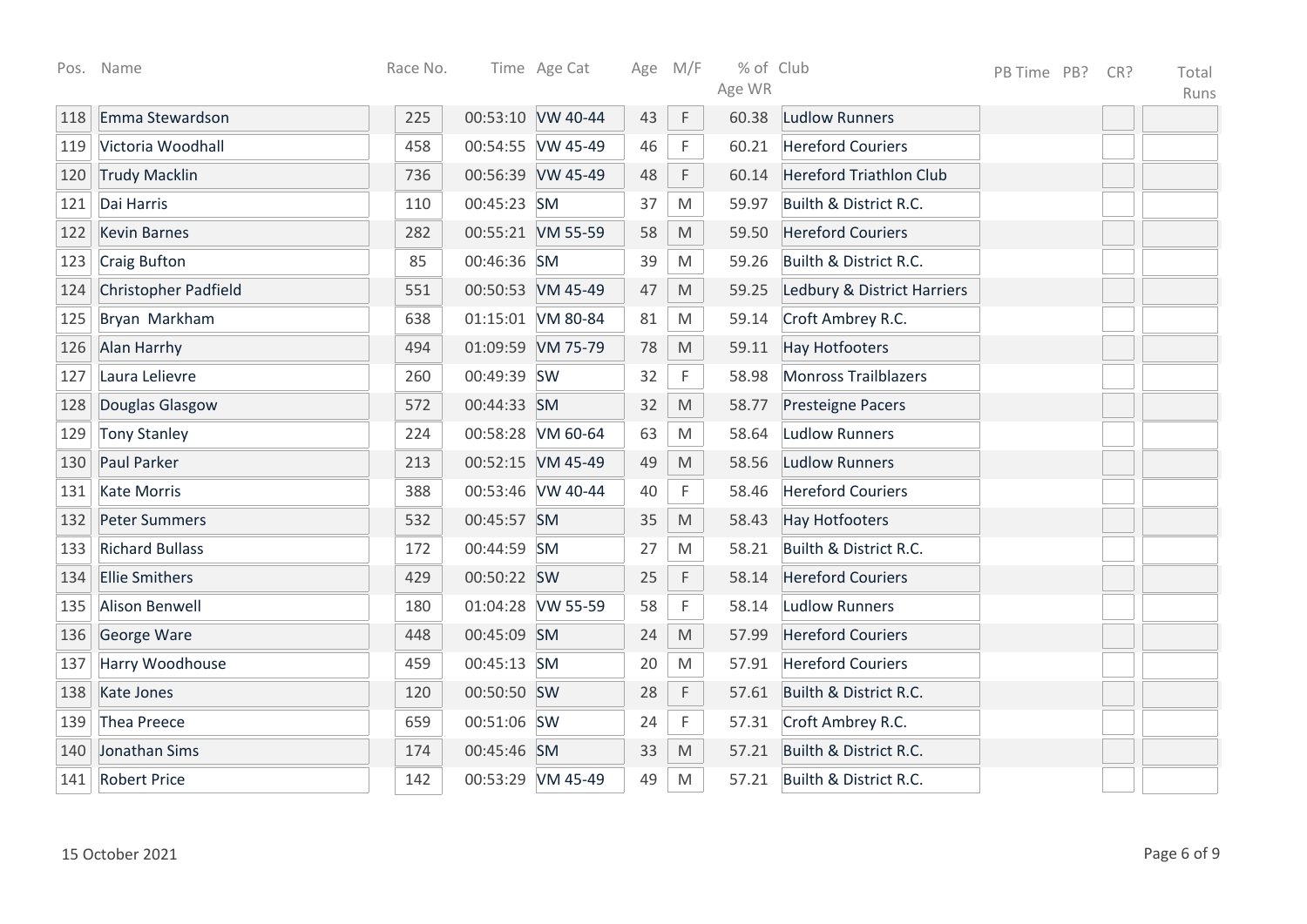| Pos. | Name                  | Race No. |             | Time Age Cat      | Age | M/F                                                                                                        | % of Club |                                | PB Time PB? | CR? | Total |
|------|-----------------------|----------|-------------|-------------------|-----|------------------------------------------------------------------------------------------------------------|-----------|--------------------------------|-------------|-----|-------|
|      |                       |          |             |                   |     |                                                                                                            | Age WR    |                                |             |     | Runs  |
| 142  | Tanya Bassi           | 759      |             | 00:56:32 VW 40-44 | 44  | $\mathsf F$                                                                                                | 57.16     | <b>Hereford Triathlon Club</b> |             |     |       |
| 143  | Joanne Stanley        | 223      |             | 01:08:07 VW 60-64 | 61  | F                                                                                                          | 56.84     | Ludlow Runners                 |             |     |       |
| 144  | Ed Hogan              | 558      |             | 00:51:09 VM 40-44 | 43  | M                                                                                                          | 56.63     | Ledbury & District Harriers    |             |     |       |
| 145  | Kevin Kerrigan        | 364      | 00:46:17 SM |                   | 24  | M                                                                                                          | 56.57     | <b>Hereford Couriers</b>       |             |     |       |
| 146  | Matthew Sullivan      | 175      | 00:46:34 SM |                   | 29  | $\mathsf{M}% _{T}=\mathsf{M}_{T}\!\left( a,b\right) ,\ \mathsf{M}_{T}=\mathsf{M}_{T}\!\left( a,b\right) ,$ | 56.23     | Builth & District R.C.         |             |     |       |
| 147  | <b>Abbie Smithers</b> | 430      | 00:52:17 SW |                   | 24  | F                                                                                                          | 56.01     | <b>Hereford Couriers</b>       |             |     |       |
| 148  | Sarah Coggins         | 547      |             | 01:10:45 VW 60-64 | 62  | F                                                                                                          | 55.78     | Ledbury & District Harriers    |             |     |       |
| 149  | Lucia Demkova         | 246      |             | 00:57:12 VW 40-44 | 40  | F                                                                                                          | 54.95     | <b>Monross Trailblazers</b>    |             |     |       |
| 150  | lan Foster            | 692      |             | 00:56:08 VM 50-54 | 50  | $\mathsf{M}% _{T}=\mathsf{M}_{T}\!\left( a,b\right) ,\ \mathsf{M}_{T}=\mathsf{M}_{T}\!\left( a,b\right) ,$ | 54.90     | <b>Hereford Triathlon Club</b> |             |     |       |
| 151  | Anna Georgiou         | 104      |             | 00:58:04 VW 40-44 | 42  | F                                                                                                          | 54.88     | Builth & District R.C.         |             |     |       |
| 152  | <b>Helen Baillie</b>  | 179      |             | 01:05:40 VW 50-54 | 52  | $\mathsf F$                                                                                                | 54.49     | <b>Ludlow Runners</b>          |             |     |       |
| 153  | Martin Potter         | 707      |             | 00:57:34 VM 50-54 | 51  | M                                                                                                          | 53.88     | <b>Hereford Triathlon Club</b> |             |     |       |
| 154  | <b>Clare Evans</b>    | 758      | 00:54:34 SW |                   | 27  | F                                                                                                          | 53.67     | <b>Hereford Triathlon Club</b> |             |     |       |
| 155  | Tom Davies            | 607      |             | 01:12:31 VM 70-74 | 73  | M                                                                                                          | 53.62     | Croft Ambrey R.C.              |             |     |       |
| 156  | Lucy Wilding          | 675      | 00:54:48 SW |                   | 28  | F                                                                                                          | 53.44     | Croft Ambrey R.C.              |             |     |       |
| 157  | <b>Gareth Morris</b>  | 130      |             | 01:01:04 VM 55-59 | 57  | M                                                                                                          | 53.33     | Builth & District R.C.         |             |     |       |
| 158  | <b>Kirsty Jenkins</b> | 358      | 00:55:13 SW |                   | 33  | F                                                                                                          | 53.03     | <b>Hereford Couriers</b>       |             |     |       |
| 159  | <b>Louise Reeves</b>  | 661      |             | 01:01:00 VW 40-44 | 44  | F                                                                                                          | 52.98     | Croft Ambrey R.C.              |             |     |       |
| 160  | John Price            | 508      |             | 01:05:20 VM 60-64 | 64  | $\mathsf{M}% _{T}=\mathsf{M}_{T}\!\left( a,b\right) ,\ \mathsf{M}_{T}=\mathsf{M}_{T}\!\left( a,b\right) ,$ | 52.78     | <b>Hay Hotfooters</b>          |             |     |       |
| 161  | <b>Wendy Booker</b>   | 181      |             | 01:10:43 VW 55-59 | 57  | F                                                                                                          | 52.67     | <b>Ludlow Runners</b>          |             |     |       |
| 162  | Deanna Mammatt        | 735      |             | 01:03:45 VW 45-49 | 47  | F                                                                                                          | 52.65     | <b>Hereford Triathlon Club</b> |             |     |       |
| 163  | <b>Clare Preece</b>   | 657      |             | 01:09:02 VW 50-54 | 53  | F                                                                                                          | 52.32     | Croft Ambrey R.C.              |             |     |       |
| 164  | <b>Aaron Smart</b>    | 467      | 00:50:07 SM |                   | 24  | $\mathsf{M}% _{T}=\mathsf{M}_{T}\!\left( a,b\right) ,\ \mathsf{M}_{T}=\mathsf{M}_{T}\!\left( a,b\right) ,$ | 52.24     | <b>Hereford Couriers</b>       |             |     |       |
| 165  | Michele Parker        | 214      |             | 01:09:19 VW 50-54 | 53  | F                                                                                                          | 52.10     | Ludlow Runners                 |             |     |       |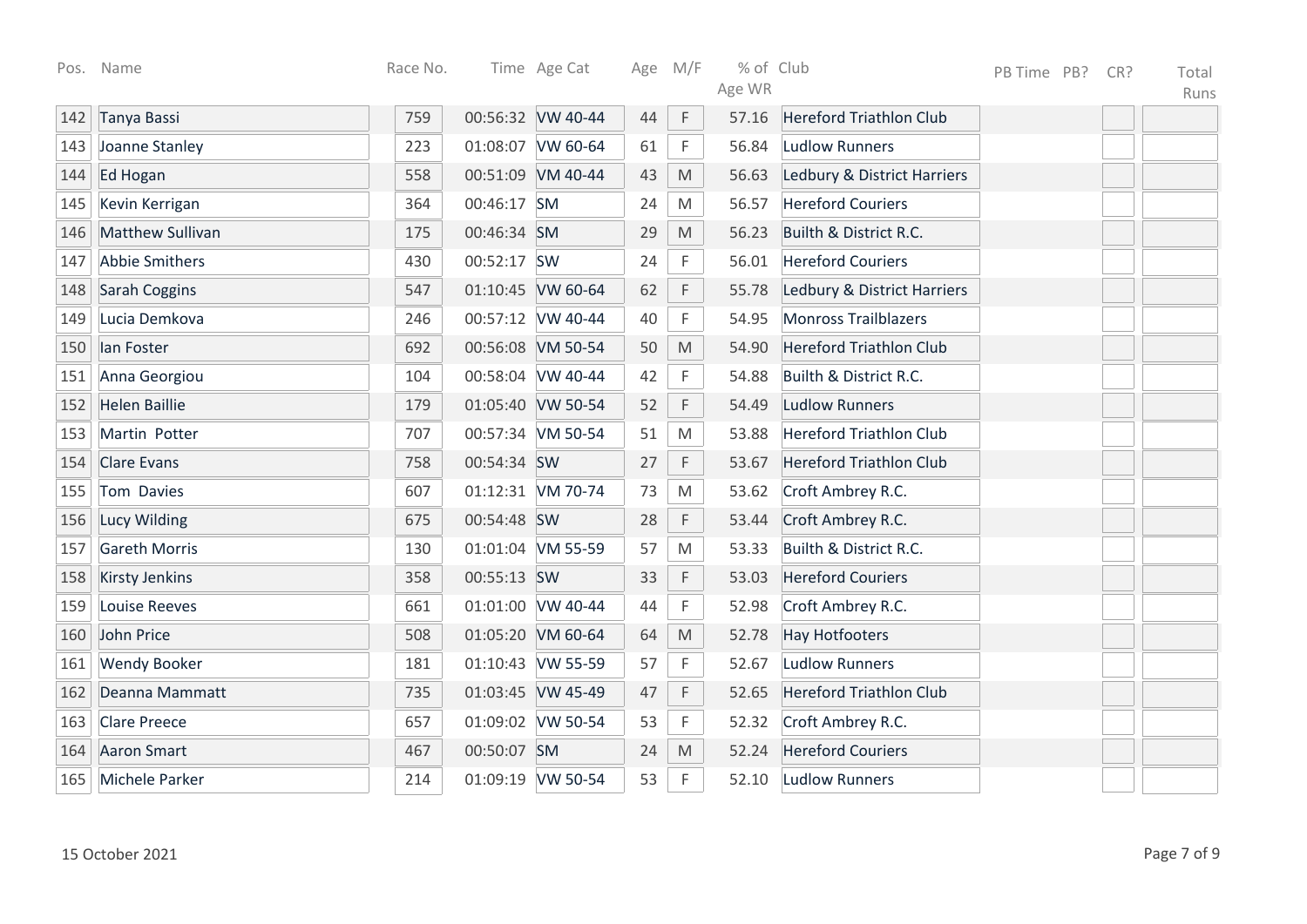|     | Pos. Name             | Race No. |             | Time Age Cat      | Age M/F |                                                                                                            | % of Club |                                | PB Time PB? | CR? | Total |
|-----|-----------------------|----------|-------------|-------------------|---------|------------------------------------------------------------------------------------------------------------|-----------|--------------------------------|-------------|-----|-------|
|     |                       |          |             |                   |         |                                                                                                            | Age WR    |                                |             |     | Runs  |
| 166 | Sally Yapp            | 684      |             | 01:01:11 VW 40-44 | 42      | $\mathsf F$                                                                                                | 52.08     | Croft Ambrey R.C.              |             |     |       |
| 167 | Lee Nicholson         | 133      | 00:50:17 SM |                   | 32      | M                                                                                                          | 52.07     | Builth & District R.C.         |             |     |       |
| 168 | <b>Bronwen Preece</b> | 656      | 00:56:21 SW |                   | 26      | F                                                                                                          | 51.97     | Croft Ambrey R.C.              |             |     |       |
| 169 | Phoebe Nash           | 212      |             | 00:59:26 VW 35-39 | 35      | F                                                                                                          | 51.96     | <b>Ludlow Runners</b>          |             |     |       |
| 170 | Emma Murphy           | 741      |             | 01:01:56 VW 40-44 | 43      | F                                                                                                          | 51.83     | <b>Hereford Triathlon Club</b> |             |     |       |
| 171 | Izzy Watts            | 166      |             | 01:02:05 VW 40-44 | 43      | F                                                                                                          | 51.70     | Builth & District R.C.         |             |     |       |
| 172 | Theresa Jones         | 628      |             | 01:09:54 VW 50-54 | 53      | F                                                                                                          | 51.67     | Croft Ambrey R.C.              |             |     |       |
| 173 | <b>Mark Hollis</b>    | 236      |             | 00:58:59 VM 45-49 | 47      | ${\sf M}$                                                                                                  | 51.12     | <b>Ludlow Runners</b>          |             |     |       |
| 174 | lain Hutchinson       | 701      | 00:53:54 SM |                   | 38      | M                                                                                                          | 50.87     | <b>Hereford Triathlon Club</b> |             |     |       |
| 175 | Sarah Broadhurst      | 598      |             | 01:09:02 VW 50-54 | 50      | F                                                                                                          | 50.82     | Croft Ambrey R.C.              |             |     |       |
| 176 | Karen Thompson        | 227      |             | 01:13:45 VW 55-59 | 56      | $\mathsf F$                                                                                                | 50.19     | <b>Ludlow Runners</b>          |             |     |       |
| 177 | Olivia Moses          | 644      | 00:58:57 SW |                   | 23      | F                                                                                                          | 49.67     | Croft Ambrey R.C.              |             |     |       |
| 178 | <b>Hollie Francis</b> | 330      | 00:59:01 SW |                   | 31      | F                                                                                                          | 49.62     | <b>Hereford Couriers</b>       |             |     |       |
| 179 | Nicola Kelly          | 121      |             | 01:11:27 VW 50-54 | 51      | F                                                                                                          | 49.59     | Builth & District R.C.         |             |     |       |
| 180 | <b>Phillip Harris</b> | 111      | 00:55:55 SM |                   | 39      | M                                                                                                          | 49.39     | Builth & District R.C.         |             |     |       |
| 181 | <b>Thomas Powell</b>  | 219      | 00:54:32 SM |                   | 35      | ${\sf M}$                                                                                                  | 49.24     | Ludlow Runners                 |             |     |       |
| 182 | Pamela Moody          | 386      | 00:59:47 SW |                   | 31      | F                                                                                                          | 48.98     | <b>Hereford Couriers</b>       |             |     |       |
| 183 | <b>Saul Phillips</b>  | 218      |             | 00:58:12 VM 40-44 | 41      | M                                                                                                          | 48.45     | <b>Ludlow Runners</b>          |             |     |       |
| 184 | Sam Fleming           | 193      |             | 01:10:55 VW 45-49 | 48      | $\mathsf F$                                                                                                | 48.04     | Ludlow Runners                 |             |     |       |
| 185 | Hayley Colebatch      | 599      |             | 01:05:43 VW 35-39 | 37      | F                                                                                                          | 47.30     | Croft Ambrey R.C.              |             |     |       |
| 186 | Vanessa Ward          | 267      | 01:02:20 SW |                   | 34      | F                                                                                                          | 46.98     | <b>Monross Trailblazers</b>    |             |     |       |
| 187 | <b>Ben Brown</b>      | 289      | 00:55:49 SM |                   | 27      | $\mathsf{M}% _{T}=\mathsf{M}_{T}\!\left( a,b\right) ,\ \mathsf{M}_{T}=\mathsf{M}_{T}\!\left( a,b\right) ,$ | 46.91     | <b>Hereford Couriers</b>       |             |     |       |
| 188 | <b>Gemma Davies</b>   | 604      |             | 01:08:23 VW 40-44 | 40      | $\mathsf F$                                                                                                | 45.97     | Croft Ambrey R.C.              |             |     |       |
| 189 | <b>Emily Gould</b>    | 197      | 01:04:13 SW |                   | 28      | F                                                                                                          | 45.60     | Ludlow Runners                 |             |     |       |